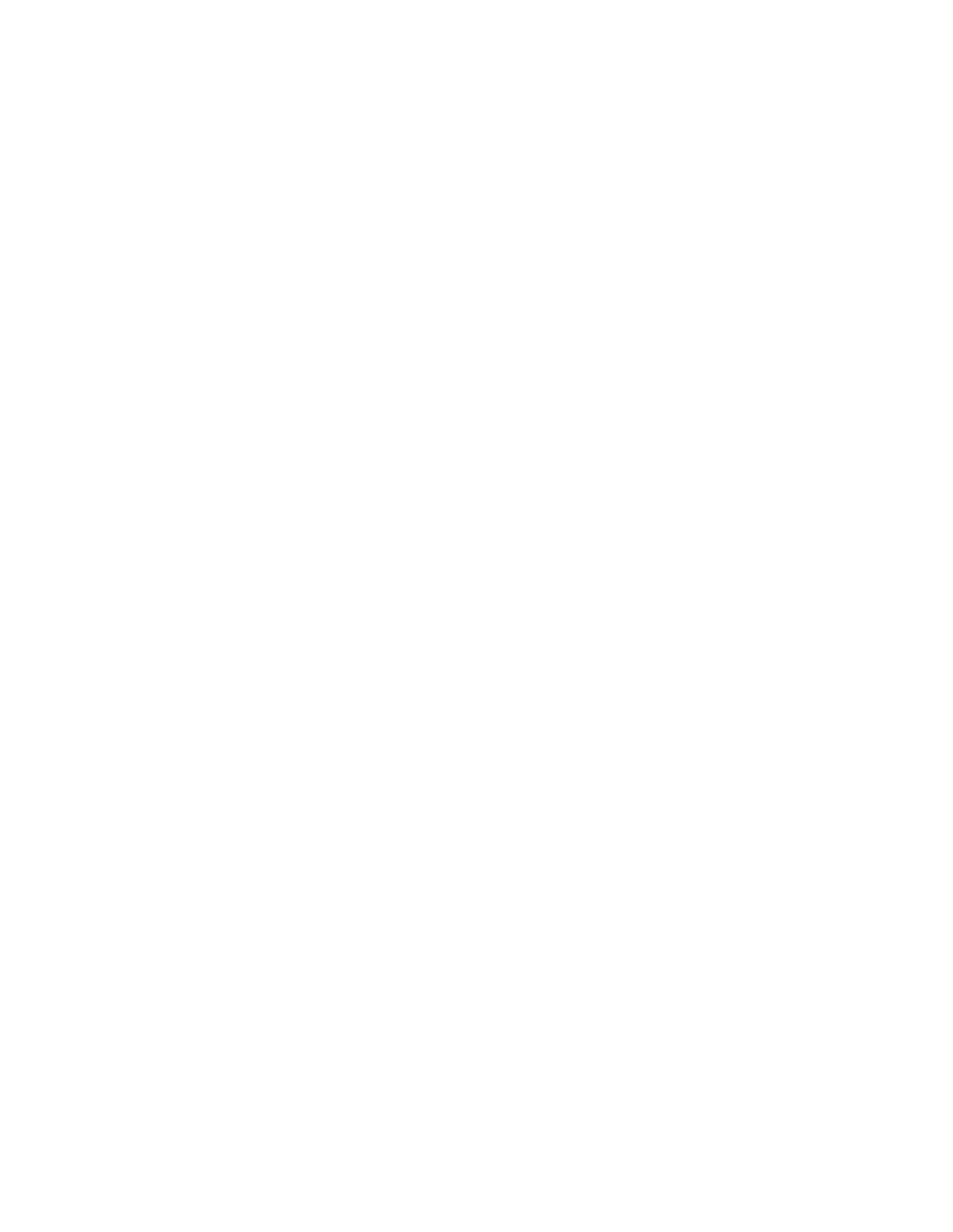## **175ml**

| $\bf 8$    |
|------------|
| $10.5\,$   |
|            |
| 12         |
| 13         |
| 15         |
|            |
|            |
|            |
| ${\bf 14}$ |
|            |
|            |
| 11.5       |
|            |
|            |
|            |
| $\bf 8$    |
| $10.5\,$   |
| 12         |
| 13.5       |
|            |
| 15         |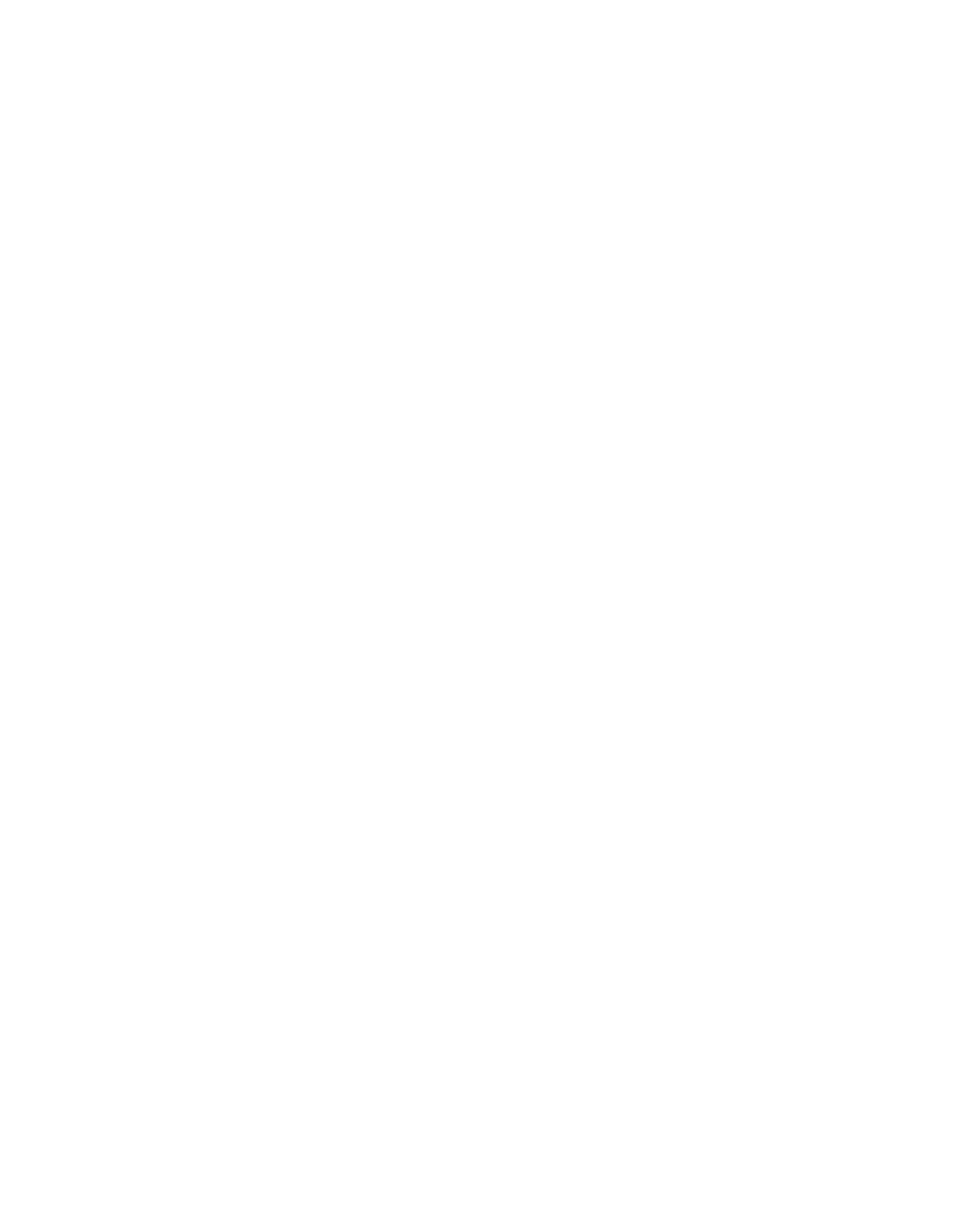# ❥**bubbles**

| "Reliance" Brut Nature<br><b>NV</b><br>"Les Vieilles Vignes" Brut Nature<br><b>NV</b>                                                                                                                                                     | <b>Franck Pascal</b><br><b>Francis Boulard &amp; Fille</b>                                                                                          | Champagne<br>Champagne                                    | 87<br>98                         |
|-------------------------------------------------------------------------------------------------------------------------------------------------------------------------------------------------------------------------------------------|-----------------------------------------------------------------------------------------------------------------------------------------------------|-----------------------------------------------------------|----------------------------------|
| 2020 AC Montlouis-sur-Loire "Nouveau Nez"<br>VDF Pétillant Naturel "Et Vie Danse"<br>NV.<br>VDF "Dans ma Bulle"<br>NV.<br>2020 Pfälzer Landwein "Flat Nat"<br>2018 Dosaggio Zero "Blanc de Blancs"<br>2015 Dosaggio Zero "Blanc de Noirs" | La Grange Tiphaine<br><b>Domaine de Veilloux</b><br><b>Les Enfants Sauvages</b><br><b>Vin des Potes</b><br>Alessandra Divella<br>Alessandra Divella | Loire<br>Loire<br>Roussillon<br>Germany<br>Italy<br>Italy | 57<br>54<br>56<br>53<br>66<br>90 |

# ❥**rosé**

| 2020 VDF "Toutes les Mêmes"                 | <b>Vins &amp; Volailles</b> | Alsace     | 50 |
|---------------------------------------------|-----------------------------|------------|----|
| 2021 AC Provence "Le Vent dans les Voiles"  | <b>Valérie Courrèges</b>    | Provence   | 45 |
| 2020 IGP Gard "The Radiant"                 | <b>Ludovic Engelvin</b>     | Languedoc  | 48 |
| 2020 VDF "Canta Mañana"                     | Les Vins du Cabanon         | Roussillon | 59 |
| 2020 VDF "Rosé de Zaza"                     | <b>Casot des Mailloles</b>  | Roussillon | 54 |
| 2020 Vino Rosso "Rosett★"                   | Cascina 'Tavijn             | Italy      | 47 |
| 2019 Vi De Taula "Rosé"                     | <b>Els Jelipins</b>         | Spain      | 79 |
| 2021 "Confiança"                            | <b>Cosmic Vinyaters</b>     | Spain      | 59 |
| 2021 Wein Aus Osterreich "Maskerade"        | <b>Gut Oggau</b>            | Austria    | 68 |
| 2020 Wein Aus Österreich "Himmel Auf Erden" | <b>Christian Tschida</b>    | Austria    | 62 |
| 2020 Wein Aus Österreich "Birdscape"        | <b>Christian Tschida</b>    | Austria    | 65 |
|                                             |                             |            |    |

# ❥**white**

| 2019 AC Cheverny "Blanc"                  | <b>Domaine de Veilloux</b> | Loire | 45  |
|-------------------------------------------|----------------------------|-------|-----|
| 2019 VDF "Romorantin"                     | Domaine de Veilloux        | Loire | 55  |
| 2019 VDF "La Justice"                     | Jérôme Bretaudeau          | Loire | 61  |
| 2019 AP Muscadet "Clos des Perrières"     | Jérôme Bretaudeau          | Loire | 51  |
| 2019 AP Muscadet "Gaïa"                   | Jérôme Bretaudeau          | Loire | 61  |
| 2020 AC Touraine "Tringu'âmes"            | La Grange Tiphaine         | Loire | 44  |
| 2020 AC Montlouis-sur-Loire "Clef de Sol" | La Grange Tiphaine         | Loire | 57  |
| 2020 AC Touraine "Quatre Mains"           | La Grange Tiphaine         | Loire | 67  |
| 2016 VDF "Terre de Silice"                | Reynald Héaulé             | Loire | 59  |
| 2016 VDF "Rive Droite"                    | Reynald Héaulé             | Loire | 61  |
| 2017 VDF "Coule de Source"                | Jérôme Lambert             | Loire | 57  |
| 2016 AC Côteaux du Loir "Eparses"         | Domaine de Bellivière      | Loire | 71  |
| 2019 VDF "Résonance"                      | <b>Julien Courtois</b>     | Loire | 76  |
| 2017 VDF "Originel"                       | <b>Julien Courtois</b>     | Loire | 72  |
| 2011 VDF "Savasol"                        | <b>Julien Courtois</b>     | Loire | 87  |
| 2010 VDF "Esquiss"                        | <b>Julien Courtois</b>     | Loire | 101 |
| 2016 VDF "Autochtone"                     | <b>Julien Courtois</b>     | Loire | 76  |
| 2019 AC Savennières "Les Vieux Clos"      | Nicolas Joly               | Loire | 74  |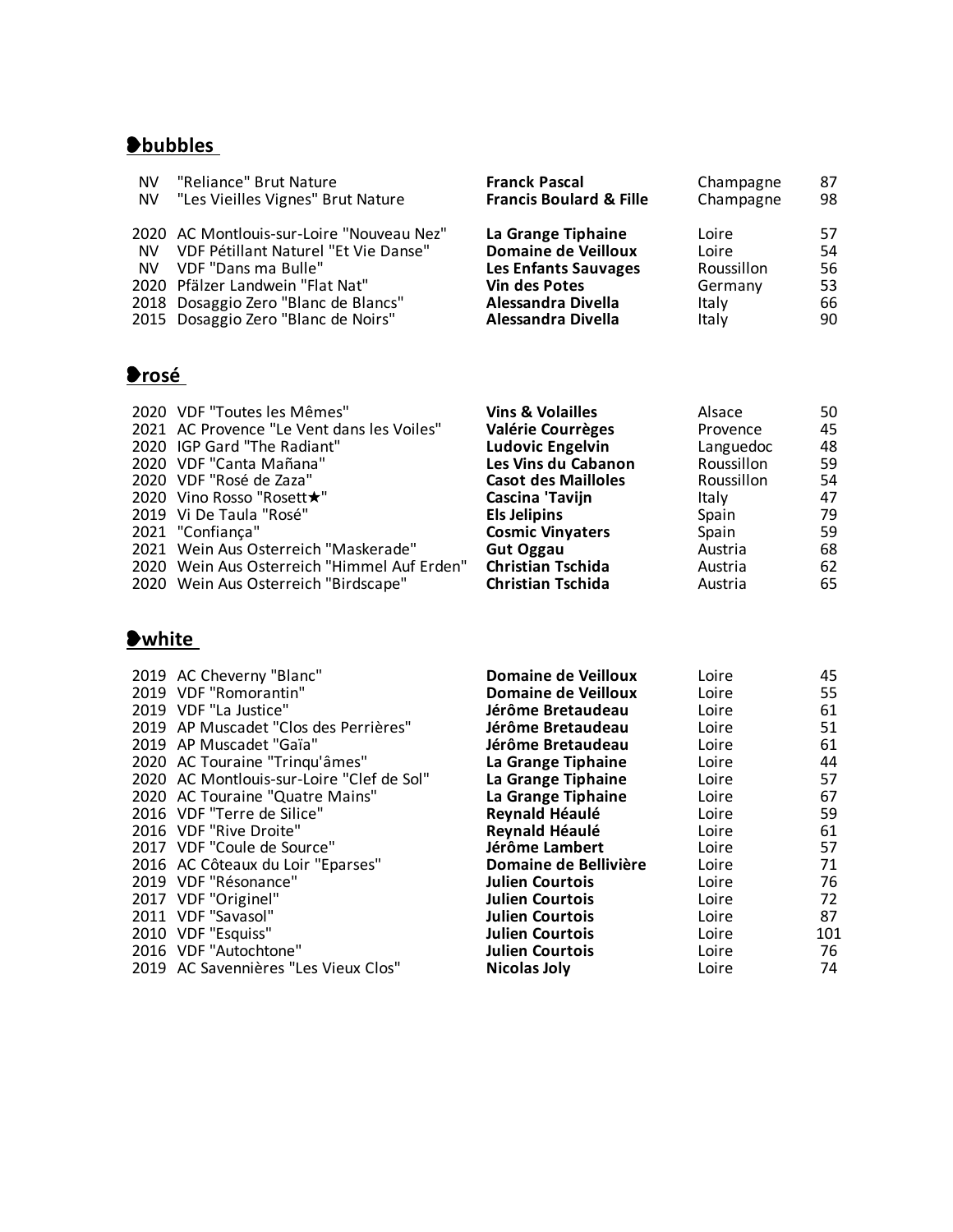### ❥**skin contact**

*Skin Contact Wine or Orange Wine is a white wine made like a red. The process is to leave the skin of the grapes in contact with the juice during the fermentation for few days, weeks to even few months. The result is a white wine with an amber or orange colour. The practice has a long history in winemaking, dating back hundreds of years in Slovenia and in the region of Friuli Venezia Giulia in Italy and thousands of years in the Eastern European wine producing country of Georgia. (Some of us also believe that it's dating back three thousands years BC in Egypt!) Give it a try! It's DOPE!!*

|      | 2021 VDF "L'Orange"                          | Domaine de Courbissac         | Languedoc       | 50  |
|------|----------------------------------------------|-------------------------------|-----------------|-----|
|      | 2021 IGP Côtes Catalanes "Bouche du Soleil"  | <b>Les Enfants Sauvages</b>   | Roussillon      | 57  |
|      | 2021 VDF "Cuvée Marguerite"                  | <b>Domaine Matassa.</b>       | Roussillon      | 60  |
|      | 2021 VDF "Blossom"                           | <b>Domaine Matassa.</b>       | Roussillon      | 62  |
|      | 2020 VDF "El Carner"                         | <b>Domaine Matassa.</b>       | Roussillon      | 65  |
|      | 2020 AP Bourgogne Aligoté "Skin"             | <b>AMI</b>                    | <b>Burgundy</b> | 58  |
|      | 2019 AC Bourgogne "Pinot Gris"               | Athénaïs de Béru              | Burgundy        | 74  |
|      | 2020 VDF "Putes Féministes"                  | <b>Vins &amp; Volailles</b>   | Alsace          | 52  |
|      | 2017 IGT Venezia Giulia "Jakot" (1L)         | Radikon                       | <b>Italy</b>    | 105 |
|      | 2007 IGT Venezia Giulia "Ribolla 3781"       | Radikon                       | Italy           | 123 |
|      | 2020 IGT Venezia Giulia "Slatnik"            | Radikon                       | Italy           | 66  |
|      | 2020 IGT Venezia Giulia "Sivi"               | Radikon                       | Italy           | 66  |
|      | 2020 Vino Bianco "Buriana"                   | Jacopo Stigliano              | Italy           | 49  |
|      | 2017 IGP Venezia Giulia "Vitovska"           | Paolo Vodopivec               | <b>Italy</b>    | 82  |
|      | 2020 IGT Vigneti Delle Dolomiti "Fuoripista" | <b>Foradori</b>               | Italy           | 65  |
|      | 2020 IGP Terre Siciliane "Zibibbo"           | <b>Antonino Barraco</b>       | Sicily          | 47  |
|      | 2019 "V.i.t.o.v.s.k.a"                       | <b>Vina Cotar</b>             | Slovenia        | 62  |
|      | 2019 "M.a.l.v.a.z.i.j.a"                     | Vina Cotar                    | Slovenia        | 62  |
|      | 2016 "S.a.u.v.i.g.n.o.n"                     | <b>Vina Cotar</b>             | Slovenia        | 75  |
|      | 2017 "Sun Drops"                             | Radovan Šuman                 | Slovenia        | 93  |
| 2016 | "WTF"                                        | <b>Milan Nestarec</b>         | Czech Rep.      | 65  |
|      | 2017 "Podfuck"                               | <b>Milan Nestarec</b>         | Czech Rep.      | 69  |
|      | 2017 "TRBLMKR"                               | <b>Milan Nestarec</b>         | Czech Rep.      | 60  |
|      | 2020 Wein Aus Osterreich "Kalkundkiesel"     | <b>Claus Preisinger</b>       | Austria         | 54  |
|      | 2017 Wein Aus Österreich "SOL"               | <b>Michael Gindl</b>          | Austria         | 70  |
|      | 2017 Weinland "Himmel Auf Erden II"          | <b>Christian Tschida</b>      | Austria         | 69  |
|      | 2015 Entdeckungen "Freier Loiser"            | <b>Stephanie Jurtschitsch</b> | Austria         | 73  |
| 2021 | 2020 Terme de Guiu "La Plana (M)"            | <b>Mendall</b>                | Spain           | 51  |
|      | 2018 D.O Alella "La Rumbera"                 | <b>Oriol Artigas</b>          | Spain           | 47  |
|      | 2019 Vinya de Gneiss "La Perla"              | <b>Oriol Artigas</b>          | Spain           | 68  |
|      | 2021 "Constel.Lació"                         | <b>Cosmic Vinyaters</b>       | Spain           | 52  |
|      | "Destí"                                      | <b>Cosmic Vinyaters</b>       | Spain           | 54  |

 *'…I have white grapes that want to be red…' - Saša Radikon*

 *'…winemaker plans, the universe decides…' - Milan Nestarec*

 *'…you should not try to find or create something that is not there…' - Christian Tschida*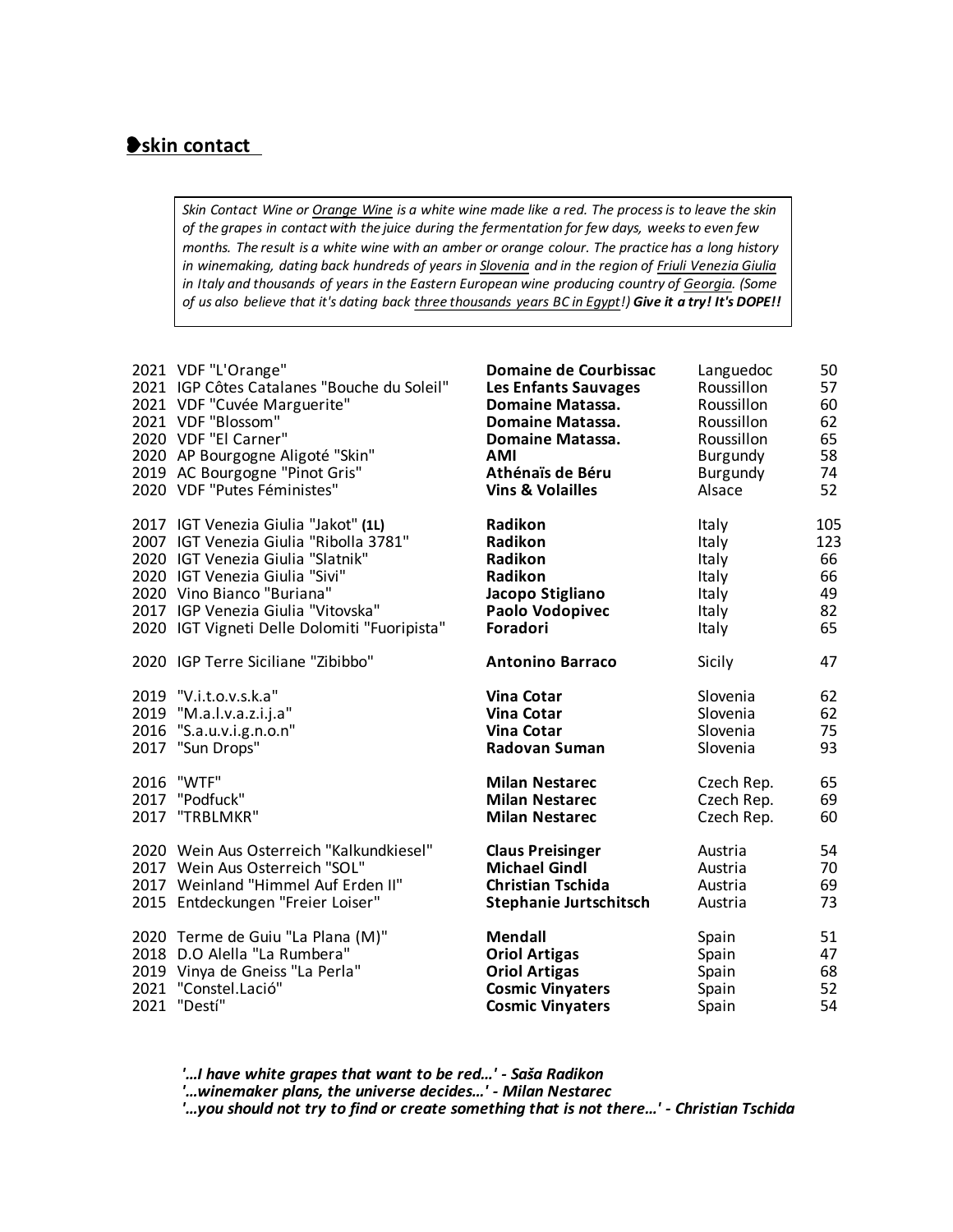| 2018 AOC Arbois "Fleur de Savagnin"         | Domaine de la Tournelle       | Jura            | 74  |
|---------------------------------------------|-------------------------------|-----------------|-----|
| 2018 AOC Arbois "Cul du Brey"               | Domaine de la Tournelle       | Jura            | 74  |
| 2004 Arbois Vin Jaune (62cl)                | Domaine de la Tournelle       | Jura            | 205 |
| 2009 Arbois Vin Jaune (62cl)                | Domaine de la Tournelle       | Jura            | 150 |
| 2018 VDF "Les Combes"                       | <b>Les Dolomies</b>           | Jura            | 65  |
| 2019 VDF "Prémice"                          | <b>Les Dolomies</b>           | Jura            | 68  |
| 2018 VDF "Croix Sarrant"                    | <b>Les Dolomies</b>           | Jura            | 72  |
| 2018 AC Côtes du Jura "En Levrette"         | <b>Les Marnes Blanches</b>    | Jura            | 58  |
| 2018 AC Bourgogne "Aligoté"                 | Athénaïs de Béru              | <b>Burgundy</b> | 61  |
| 2015 AC Bourgogne "Saint Bris"              | Athénaïs de Béru              | Burgundy        | 68  |
| 2015 AC Chablis 1er Cru "Mont de Milieu"    | Athénaïs de Béru              | Burgundy        | 91  |
| 2020 AC Chablis "Terroirs de Béru"          | Château de Béru               | Burgundy        | 66  |
| 2017 AC Chablis Clos Béru "Monopole"        | Château de Béru               | Burgundy        | 123 |
| 2019 AOC Maranges "Au Chêne"                | <b>Fiona Leroy</b>            | Burgundy        | 62  |
| 2020 AP Bourgogne "Blanc"                   | AMI                           | Burgundy        | 60  |
| 2018 AOC Bourgogne                          | <b>Emmanuel Giboulot</b>      | Burgundy        | 61  |
| 2018 AOC Rully 1er Cru "La Pucelle"         | <b>Emmanuel Giboulot</b>      | Burgundy        | 98  |
| 2021 VDF "Blanc"                            | Séléné                        | Beaujolais      | 51  |
| 2020 VDF "Alchymist"                        | Valérie Courrèges             | Provence        | 35  |
| 2015 VDF "Le Grand Blanc"                   | Henri Milan                   | Provence        | 61  |
| 2020 IGP Rhodaniennes "Les Petites Bêtises" | David Reynaud                 | Rhône           | 51  |
| 2020 VDF "Faustine" Vieilles Vignes         | Jean Charles Abbatucci        | Corsica         | 59  |
| 2015 VDF "Alte Rosso"                       | Jean Charles Abbatucci        | Corsica         | 79  |
| 2014 VDF "Général de la Révolution"         | Jean Charles Abbatucci        | Corsica         | 105 |
| 2012 VDF "Dilpomate D'Empire"               | Jean Charles Abbatucci        | Corsica         | 109 |
| 2019 VDF "Uèlh"                             | <b>Vin des Potes</b>          | Languedoc       | 57  |
| 2018 VDF "Maccabeu"                         | <b>Domaine Ledogar</b>        | Languedoc       | 48  |
| 2019 AOP Faugères "Rocalhàs"                | La Graine Sauvage             | Languedoc       | 54  |
| 2019 IGP Gard "45.9"                        | <b>Ludovic Engelvin</b>       | Languedoc       | 53  |
| 2015 VDF "Sans Titre"                       | <b>Ludovic Engelvin</b>       | Languedoc       | 93  |
| 2020 IGP Côtes Catalanes "Coste"            | <b>Domaine Danjou-Banessy</b> | Roussillon      | 55  |
| 2020 VDF "Blanc"                            | <b>Domaine Matassa.</b>       | Roussillon      | 65  |
| 2017 IGP Côtes Catalanes "Blanc"            | <b>Clos du Rouge Gorge</b>    | Roussillon      | 60  |
| 2016 VDF "Obreptice"                        | Le Casot des Mailloles        | Roussillon      | 65  |
| 2018 AP Collioure "Blanc du Casot"          | Le Casot des Mailloles        | Roussillon      | 79  |
| 2021 VDF "Les Beraudies"                    | <b>Cosse et Maisonneuve</b>   | Cahors          | 43  |
| 2009 AC Jurançon Sec                        | <b>Domaine de Souch</b>       | South West      | 67  |
| 2018 AC Jurançon "Comète"                   | <b>Clos Larrouyat</b>         | South West      | 61  |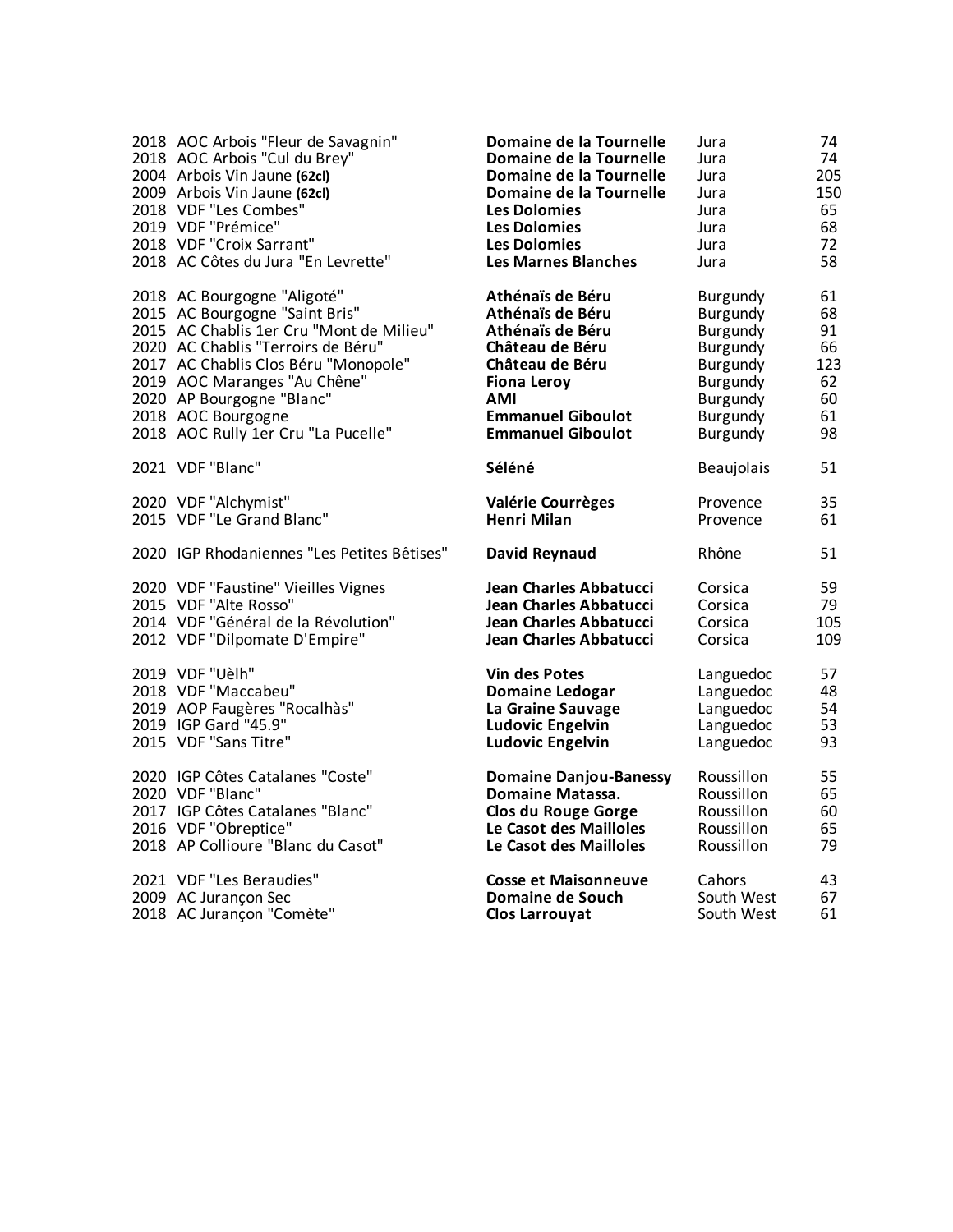| 2019 AOC Valais "Petite Arvine"            | Domaine de Beudon        | Switzerland | 90  |
|--------------------------------------------|--------------------------|-------------|-----|
| 2021 Wein Aus Österreich "Maskerade"       | <b>Gut Oggau</b>         | Austria     | 68  |
| 2016 Weinland "Family Reunion"             | <b>Gut Oggau</b>         | Austria     | 74  |
| 2018 Wein Aus Österreich "Timotheus"       | <b>Gut Oggau</b>         | Austria     | 74  |
| 2020 Wein Aus Osterreich "Emmeram"         | <b>Gut Oggau</b>         | Austria     | 79  |
| 2019 Wein Aus Österreich "Mechtild"        | <b>Gut Oggau</b>         | Austria     | 135 |
| 2019 Wein Aus Österreich "Buteo"           | <b>Michael Gindl</b>     | Austria     | 48  |
| 2020 Wein Aus Österreich "Engel Auf Erden" | <b>Christian Tschida</b> | Austria     | 75  |
| 2019 Weinland "Non-Tradition"              | <b>Christian Tschida</b> | Austria     | 96  |
| 2015 Weinland "Laissez-Faire"              | <b>Christian Tschida</b> | Austria     | 103 |
| 2020 Burgenland "Furmint"                  | <b>Rosi Schuster</b>     | Austria     | 47  |
| 2019 Stajerska Slovenija "Gorca"           | <b>Vino Gross</b>        | Slovenia    | 50  |
| 2019 Stajerska Slovenija "Korže"           | <b>Vino Gross</b>        | Slovenia    | 74  |
| 2020 Roero D.O.C.G                         | Valfaccenda              | Italy       | 47  |
| 2020 IGT Vigneti Delle Dolomiti "Nosiola"  | Foradori                 | Italy       | 66  |
| 2016 Trebbiano d'Abruzzo D.O.C             | <b>Emidio Pepe</b>       | Italy       | 116 |
| 2004 Trebbiano d'Abruzzo D.O.C             | <b>Emidio Pepe</b>       | Italy       | 296 |
| 2020 IGP Terre Siciliane "Catarratto"      | <b>Antonino Barraco</b>  | Sicily      | 52  |
| 2020 Sicilia D.O.C "Grillo"                | <b>Antonino Barraco</b>  | Sicily      | 52  |
| 2021 "Gratitud"                            | <b>Cosmic Vinyaters</b>  | Spain       | 55  |
| 2020 D.O Rías Baixas "Leirana Genoveva"    | Forjas Del Salnés        | Spain       | 65  |
| 2017 D.O Rías Baixas "Areas de Arra"       | Forjas Del Salnés        | Spain       | 139 |
| 2020 D.O Rías Baixas "Cíes"                | Rodrigo Méndez           | Spain       | 51  |
| 2019 "Abeurador P"                         | Mendall                  | Spain       | 53  |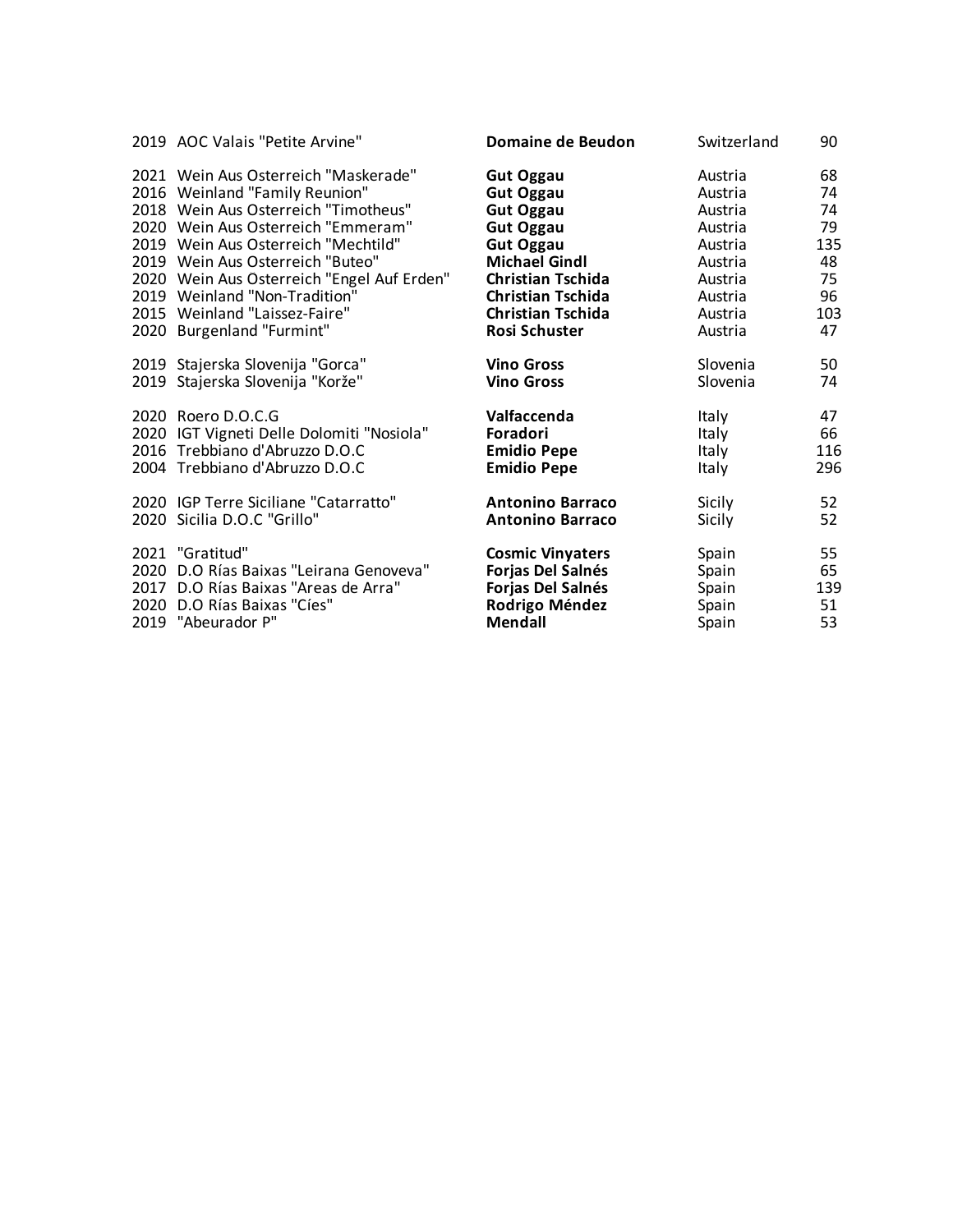# ❥**red**

| 2020 VDF "Maupiti"                           | Terre de l'Elu                 | Loire             | 50 |
|----------------------------------------------|--------------------------------|-------------------|----|
| 2018 VDF "Espérance"                         | Terre de l'Elu                 | Loire             | 64 |
| 2018 VDF "Magellan"                          | Terre de l'Élu                 | Loire             | 75 |
| 2016 AC Cheverny "Argilo"                    | <b>Domaine de Veilloux</b>     | Loire             | 53 |
| 2015 AC Touraine-Amboise "Clef de Sol"       | La Grange Tiphaine             | Loire             | 54 |
| 2017 AC Touraine "Côt Vieilles Vignes"       | La Grange Tiphaine             | Loire             | 66 |
| 2018 VDF "100%"                              | <b>Julien Courtois</b>         | Loire             | 70 |
| 2015 VDF "Elements"                          | <b>Julien Courtois</b>         | Loire             | 76 |
| 2009 VDF "Ancestral"                         | <b>Julien Courtois</b>         | Loire             | 87 |
| 2018 VDF "Racines"                           | Les Cailloux du Paradis        | Loire             | 69 |
| 2020 VDF "Pain Perdu"                        | <b>Claire et Florent Bejon</b> | Loire             | 46 |
| 2019 VDF "Picrochole"                        | <b>Claire et Florent Bejon</b> | Loire             | 51 |
| 2019 VDF "Atypique"                          | Reynald Héaulé                 | Loire             | 50 |
| 2011 VDF "L'Insoumis du Village"             | Reynald Héaulé                 | Loire             | 59 |
| 2020 VDF "Dix Boisselées"                    | <b>Thierry Hesnault</b>        | Loire             | 81 |
| 2018 AC Saumur "Les Cormiers"                | Sylvain Dittière               | Loire             | 78 |
| 2019 VDF "Cul du Brey"                       | Domaine de la Tournelle        | Jura              | 68 |
| 2018 VDF "Madeleine"                         | <b>Les Dolomies</b>            | Jura              | 57 |
| 2020 VDF "La Cabane"                         | <b>Les Dolomies</b>            | Jura              | 60 |
| 2020 AC Côtes du Jura "Trousseau"            | <b>Les Marnes Blanches</b>     | Jura              | 62 |
| 2019 AOP Savoie "Black Giac"                 | <b>Domaine Giachino</b>        | Savoie            | 51 |
| 2015 AOP Savoie "Mondeuse"                   | <b>Jacques Maillet</b>         | Savoie            | 68 |
| 2019 VDF "AmalGamay"                         | Athénaïs de Béru               | <b>Burgundy</b>   | 56 |
| 2017 AC Beaune 1er Cru "Les Bressandes"      | Jean Claude Rateau             | Burgundy          | 81 |
| 2019 AOC Beaune "Les Champs Rigets"          | <b>Fiona Leroy</b>             | Burgundy          | 57 |
| 2017 AC Savigny-Les-Beaune                   | <b>Fanny Sabre</b>             | <b>Burgundy</b>   | 74 |
| 2020 VDF "AmiAmi Vice"                       | AMI                            | Burgundy          | 57 |
| 2020 AP Bourgogne "Rouge"                    | <b>AMI</b>                     | Burgundy          | 60 |
| 2020 AC Côte de Nuits "Les Plantes aux Bois" | <b>Antoine Leinhardt</b>       | Burgundy          | 69 |
| 2020 AC Côte de Nuits "Emphase"              | <b>Antoine Leinhardt</b>       | Burgundy          | 78 |
| 2018 AOC Hautes-Côtes de Nuits "En Grégoire" | <b>Emmanuel Giboulot</b>       | Burgundy          | 66 |
| 2018 Clos Roussots "Maranges 1er Cru"        | <b>Domaine Rouges-Queues</b>   | <b>Burgundy</b>   | 79 |
| 2019 AC Auxey-Duresses "Les Crais"           | Domaine de Chassorney          | Burgundy          | 87 |
| 2020 AC Beaujolais Villages "Bijou"          | <b>Jules Metras</b>            | <b>Beaujolais</b> | 60 |
| 2020 AC Chiroubles                           | <b>Jules Metras</b>            | <b>Beaujolais</b> | 62 |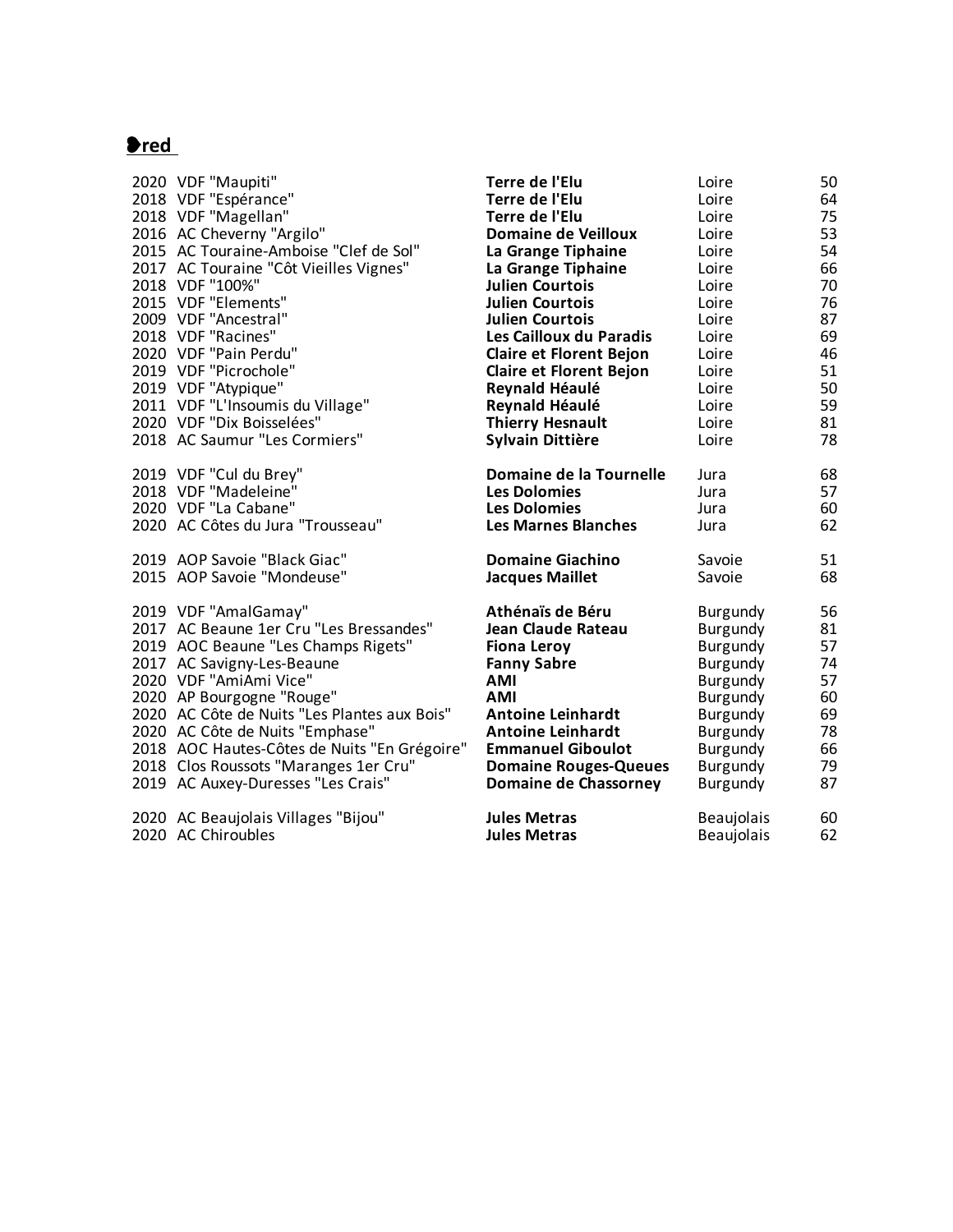| 2020 VDF "Léon & Séraphin"                 | <b>Matthieu Dumarcher</b>     | Rhône           | 45  |
|--------------------------------------------|-------------------------------|-----------------|-----|
| 2020 AOP Crozes Hermitage "Beaumont"       | David Reynaud                 | Rhône           | 50  |
| 2016 AC Crozes Hermitage "Les Croix"       | David Reynaud                 | Rhône           | 67  |
| 2020 AC Cornas Cayret "Nascor"             | <b>Vin des Potes</b>          | Rhône           | 85  |
| 2019 AC Côte-Rôtie "Les Binardes"          | <b>Maison Stephan</b>         | Rhône           | 116 |
| 2020 VDF "Alchymist"                       | <b>Valérie Courrèges</b>      | Provence        | 35  |
| 2020 VDF "Le Vallon"                       | <b>Henri Milan</b>            | Provence        | 52  |
| 2009 VDF "C.L.O.S Milan"                   | Henri Milan                   | Provence        | 70  |
| 2011 VDF "Le Jardin"                       | Henri Milan                   | Provence        | 102 |
| 2020 VDF "Faustine" Vieilles Vignes        | Jean Charles Abbatucci        | Corsica         | 59  |
| 2013 VDF "Ministre Impérial"               | Jean Charles Abbatucci        | Corsica         | 105 |
| 2018 VDF "Monte Bianco"                    | Jean Charles Abbatucci        | Corsica         | 100 |
| 2019 VDF "Valle Di Mare"                   | Jean Charles Abbatucci        | Corsica         | 159 |
| 2020 VDF "Apache"                          | <b>Vin des Potes</b>          | Languedoc       | 48  |
| 2014 AC Côteaux Languedoc "Les Boissières" | <b>Alain Chabanon</b>         | Languedoc       | 65  |
| 2013 VDF "Vilaine"                         | <b>Ludovic Engelvin</b>       | Languedoc       | 98  |
| 2014 VDF "Les Vieux Ronsard"               | <b>Ludovic Engelvin</b>       | Languedoc       | 98  |
| 2018 AC Faugères "Tradition"               | <b>Domaine Léon Barral</b>    | Languedoc       | 59  |
| 2016 AC Faugères "Valinière"               | <b>Domaine Léon Barral</b>    | Languedoc       | 78  |
| 2020 IGP Côtes Catalanes "Cortado"         | Domaine de Majas              | Roussillon      | 43  |
| 2020 IGP Côtes Catalanes "Roboul"          | <b>Domaine Danjou-Banessy</b> | Roussillon      | 55  |
| 2015 IGP Côtes Catalanes "Espurna"         | <b>Domaine Danjou-Banessy</b> | Roussillon      | 92  |
| 2018 AP Collioure "El Niño"                | Le Casot des Mailloles        | Roussillon      | 59  |
| 2014 VDF "EZO"                             | Le Casot des Mailloles        | Roussillon      | 61  |
| 2017 VDF "AnarSchiste"                     | Le Casot des Mailloles        | Roussillon      | 83  |
| 2020 VDF "Comax Ethylix"                   | Le Casot des Mailloles        | Roussillon      | 52  |
| 2021 IGP Côtes Catalanes "Ché Chauvio"     | Les Enfants Sauvages          | Roussillon      | 50  |
| 2020 IGP Côtes Catalanes "Enfant Sauvage"  | <b>Les Enfants Sauvages</b>   | Roussillon      | 52  |
| 2020 VDF "Olla Rouge"                      | Domaine Matassa.              | Roussillon      | 50  |
| 2020 VDF "Ace of Spades" Les Myrs          | Domaine Matassa.              | Roussillon      | 57  |
| 2020 VDF "Rollaball"                       | Domaine Matassa.              | Roussillon      | 57  |
| 2021 VDF "Brutal"                          | Domaine Matassa.              | Roussillon      | 59  |
| 2021 VDF "Tattouine"                       | Domaine Matassa.              | Roussillon      | 67  |
| 2020 VDF "Rouge"                           | Domaine Matassa.              | Roussillon      | 70  |
| 2019 VDF "Emilien"                         | Le Puy                        | <b>Bordeaux</b> | 72  |
| 2016 VDF "Abstèmes S'Abstenir"             | <b>Cosse et Maisonneuve</b>   | Cahors          | 50  |
| 2012 VDF "Les Beraudies"                   | <b>Cosse et Maisonneuve</b>   | Cahors          | 46  |
| 2017 AC Cahors "Les Laquets"               | <b>Cosse et Maisonneuve</b>   | Cahors          | 72  |
| 2010 VDT "Carmenet"                        | <b>Cosse et Maisonneuve</b>   | Cahors          | 94  |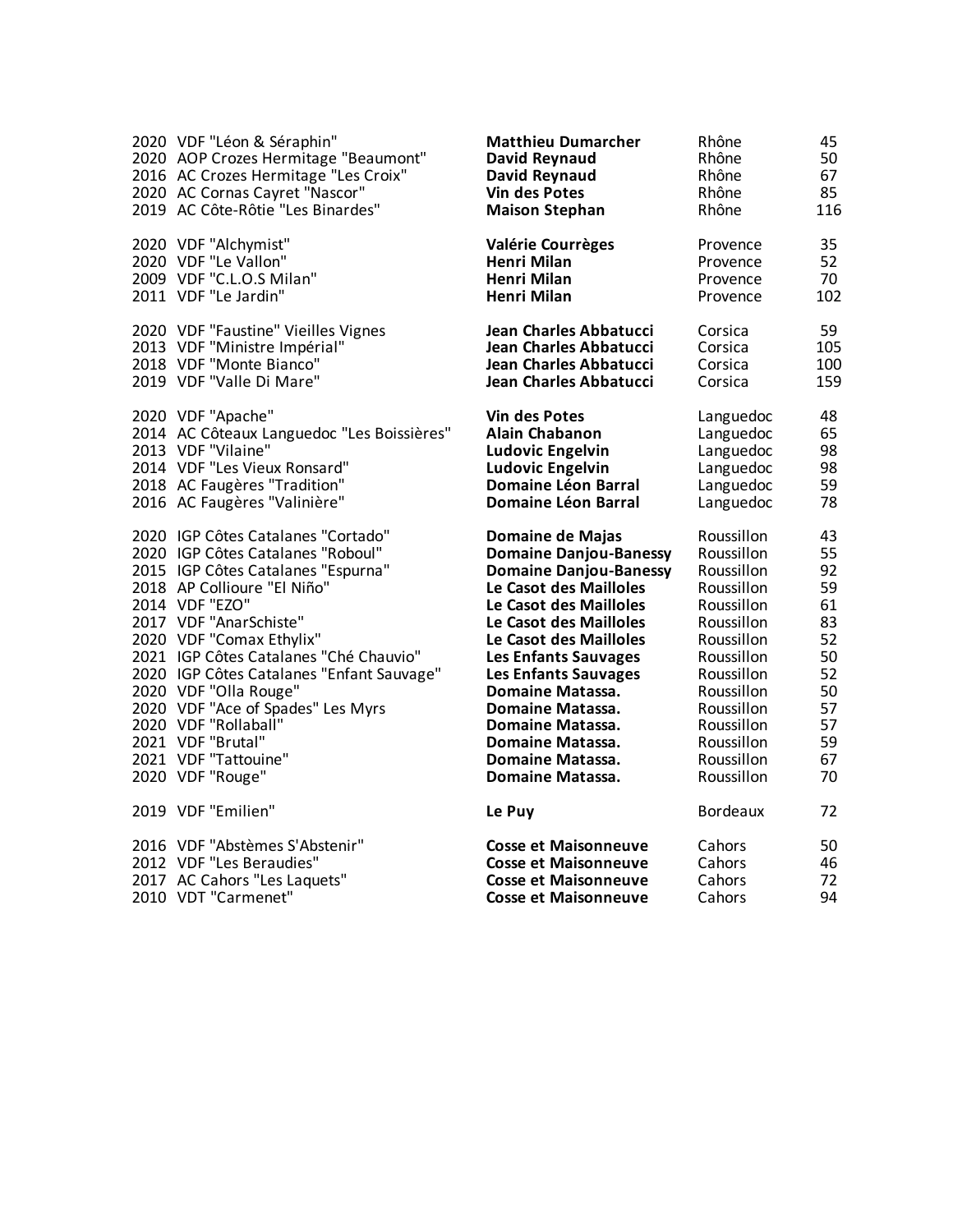| 2014 AOC Valais "Pinot Noir"                | Domaine de Beudon            | Switzerland | 72  |
|---------------------------------------------|------------------------------|-------------|-----|
| 2021 Wein Aus Österreich "Brutal"           | <b>Gut Oggau</b>             | Austria     | 72  |
| 2021 Wein Aus Osterreich "Puszta' Libre!"   | <b>Claus Preisinger</b>      | Austria     | 42  |
| 2018 Wein Aus Österreich "Waiting for Tom"  | <b>Rennersistas</b>          | Austria     | 47  |
| 2016 Weinland "Himmel Auf Erden"            | <b>Christian Tschida</b>     | Austria     | 62  |
| 2020 "Brutal"                               | <b>Christian Tschida</b>     | Austria     | 66  |
| 2020 "Stockkultur"                          | <b>Christian Tschida</b>     | Austria     | 121 |
| 2016 "C.r.n.o"                              | Vina Čotar                   | Slovenia    | 62  |
| 2020 IGT Sangiovese "Montesecondo"          | Montesecondo                 | Italy       | 48  |
| 2020 IGT Rosso Veneto "Lo Sfuso di Collina" | Monteforche                  | Italy       | 38  |
| 2020 IGT Toscana Rosso "Unlitro" (1L)       | Ampeleia                     | Italy       | 50  |
| 2019 Vino Rosso "Amos"                      | <b>Valdisole</b>             | Italy       | 54  |
| 2020 IGT Costa Toscana Rosso "Arcipressi"   | Fabbrica di San Martino      | Italy       | 50  |
| 2017 Sassella "Stella Retica" D.O.C.G       | Ar.Pe.Pe                     | Italy       | 63  |
| 2019 Vino Rosso "Lauv"                      | Jacopo Stigliano             | Italy       | 52  |
| 2018 Rosso di Montalcino D.O.C              | <b>Fonterenza</b>            | Italy       | 67  |
| 2011 Brunello di Montalcino D.O.C.G         | Fonterenza                   | Italy       | 149 |
| 2013 Colline Lucchesi D.O.C "Tenuta"        | Tenuta Di Valgiano           | Italy       | 103 |
| 2018 Montepulciano d'Abruzzo D.O.C          | <b>Emidio Pepe</b>           | Italy       | 124 |
| 2012 Montepulciano d'Abruzzo D.O.C          | <b>Emidio Pepe</b>           | Italy       | 196 |
| 2009 Montepulciano d'Abruzzo D.O.C          | <b>Emidio Pepe</b>           | Italy       | 210 |
| 2020 D.O.C Rioja "Moraza"                   | <b>Bodegas Moraza</b>        | Spain       | 42  |
| 2019 D.O Alella "El Rumbero"                | <b>Oriol Artigas</b>         | Spain       | 52  |
| 2019 D.O Rías Baixas "Tintos de Mar"        | Forjas Del Salnés            | Spain       | 49  |
| 2017 D.O Rías Baixas "Finca Genoveva"       | Forjas Del Salnés            | Spain       | 71  |
| 2010 D.O Rías Baixas "Goliardo"             | Forjas Del Salnés            | Spain       | 85  |
| 2021 "Encarinyades"                         | <b>Cosmic Vinyaters</b>      | Spain       | 59  |
| 2020 Les Meves Muntanyes "El Teu Mar"       | <b>Cosmic Vinyaters</b>      | Spain       | 68  |
| 2020 D.O.P Bullas "Ninja de las Uvas"       | <b>Bodega La Del Terreno</b> | Spain       | 48  |
| 2018 D.O.P Bullas "La Del Terreno"          | <b>Bodega La Del Terreno</b> | Spain       | 54  |
| 2014 Terrers Mediterranis "Sons"            | <b>Sicus</b>                 | Spain       | 92  |
| 2021 "Historia DE VI"                       | <b>Vin des Potes</b>         | Spain       | 46  |
| 2020 Vino de España "Lo Terme de Guiu"      | Mendall                      | Spain       | 51  |
| 2020 Vino de España "Espartal-BP"           | Mendall                      | Spain       | 51  |
| 2020 Vino de España "José Maria"            | <b>Mendall</b>               | Spain       | 51  |
| 2020 Vi De Taula "Rusk"                     | <b>Els Jelipins</b>          | Spain       | 79  |
| 2015 Vi De Taula "Red"                      | <b>Els Jelipins</b>          | Spain       | 105 |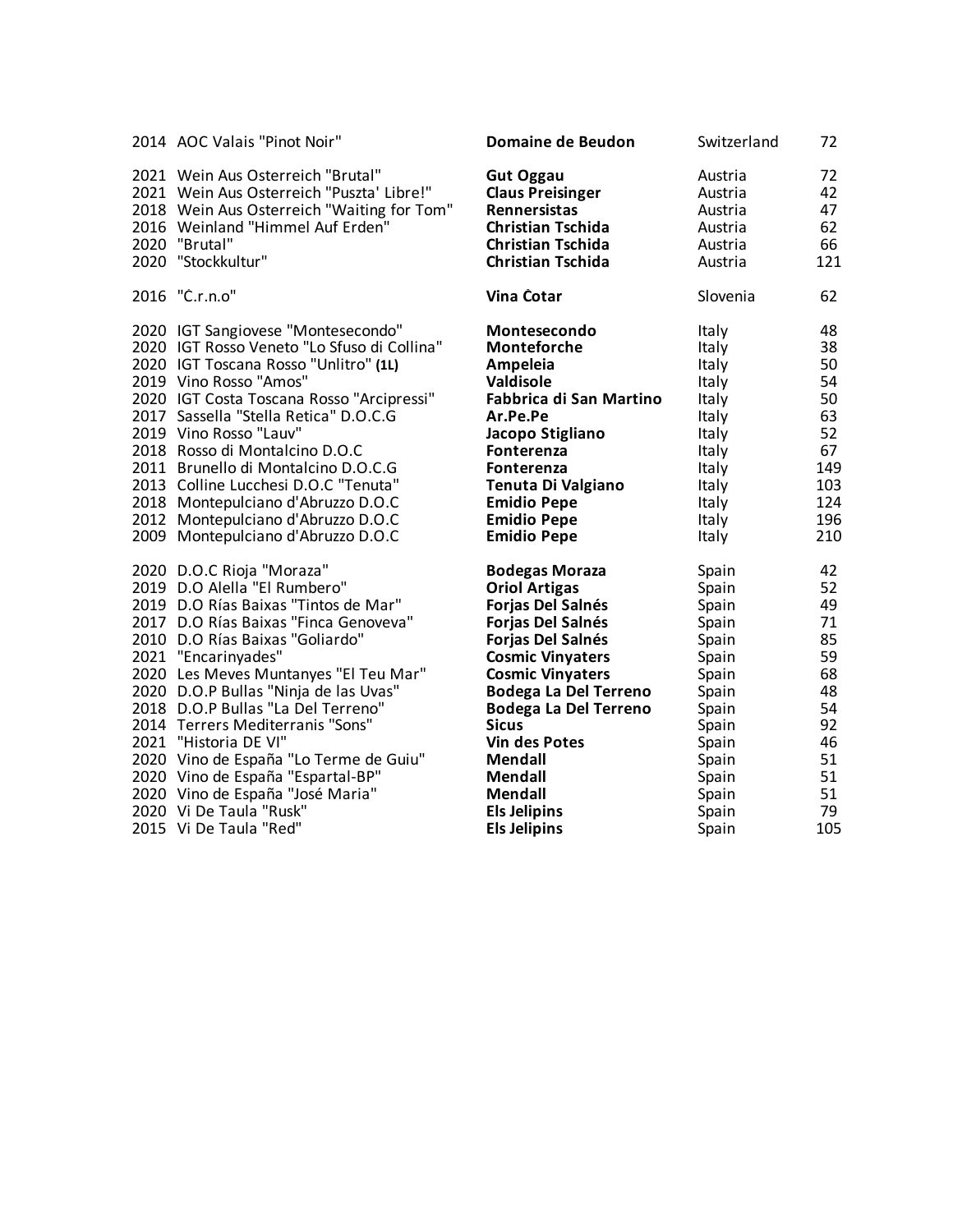# ❥**magnums**

# **skin contact**

|            | 2019 D.O Alella "3 Porcs"<br>2020 IGT Vigneti Delle Dolomiti "Fuoripista"                                                                                                                                                               | <b>Oriol Artigas</b><br>Foradori                                                                                                                                                                                                             | Spain<br>Italy                                                                                   | 110<br>134                                                  |
|------------|-----------------------------------------------------------------------------------------------------------------------------------------------------------------------------------------------------------------------------------------|----------------------------------------------------------------------------------------------------------------------------------------------------------------------------------------------------------------------------------------------|--------------------------------------------------------------------------------------------------|-------------------------------------------------------------|
| rosé       |                                                                                                                                                                                                                                         |                                                                                                                                                                                                                                              |                                                                                                  |                                                             |
|            | 2019 IGP Macedonia "Pata Trava"                                                                                                                                                                                                         | <b>Ktima Ligas</b>                                                                                                                                                                                                                           | Greece                                                                                           | 103                                                         |
| white      |                                                                                                                                                                                                                                         |                                                                                                                                                                                                                                              |                                                                                                  |                                                             |
|            | 2020 AC Montlouis-sur-Loire "Clef de Sol"<br>2015 VDF "Autochtone"<br>2015 VDF "Le Grand Blanc"<br>2020 AC Jurançon "Météore"<br>2014 IGP Côtes Catalanes "Cool Moon"                                                                   | La Grange Tiphaine<br><b>Julien Courtois</b><br><b>Henri Milan</b><br><b>Clos Larrouyat</b><br>Les Enfants Sauvages                                                                                                                          | Loire<br>Loire<br>Provence<br>South West<br>Roussillon                                           | 118<br>170<br>140<br>107<br>111                             |
| <u>red</u> |                                                                                                                                                                                                                                         |                                                                                                                                                                                                                                              |                                                                                                  |                                                             |
|            | 2014 AC Arbois "Trousseau des Corvées"<br>2020 IGP Côtes Catalanes "Roboul"<br>2014 VDF "El Niño"<br>2011 VDF "Carcajolo"<br>2019 D.O Alella "El Rumbero"<br>2011 Weinland "Joschuari"<br>2017 T.N.T<br>2018 BRUTAL<br>2017 HOKUS POKUS | Domaine de la Tournelle<br><b>Domaine Danjou-Banessy</b><br>Le Casot des Mailloles<br>Jean Charles Abbatucci<br><b>Oriol Artigas</b><br><b>Gut Oggau</b><br><b>Christian Tschida</b><br><b>Christian Tschida</b><br><b>Christian Tschida</b> | Jura<br>Roussillon<br>Roussillon<br>Corsica<br>Spain<br>Austria<br>Austria<br>Austria<br>Austria | 170<br>114<br>140<br>179<br>107<br>206<br>135<br>135<br>140 |